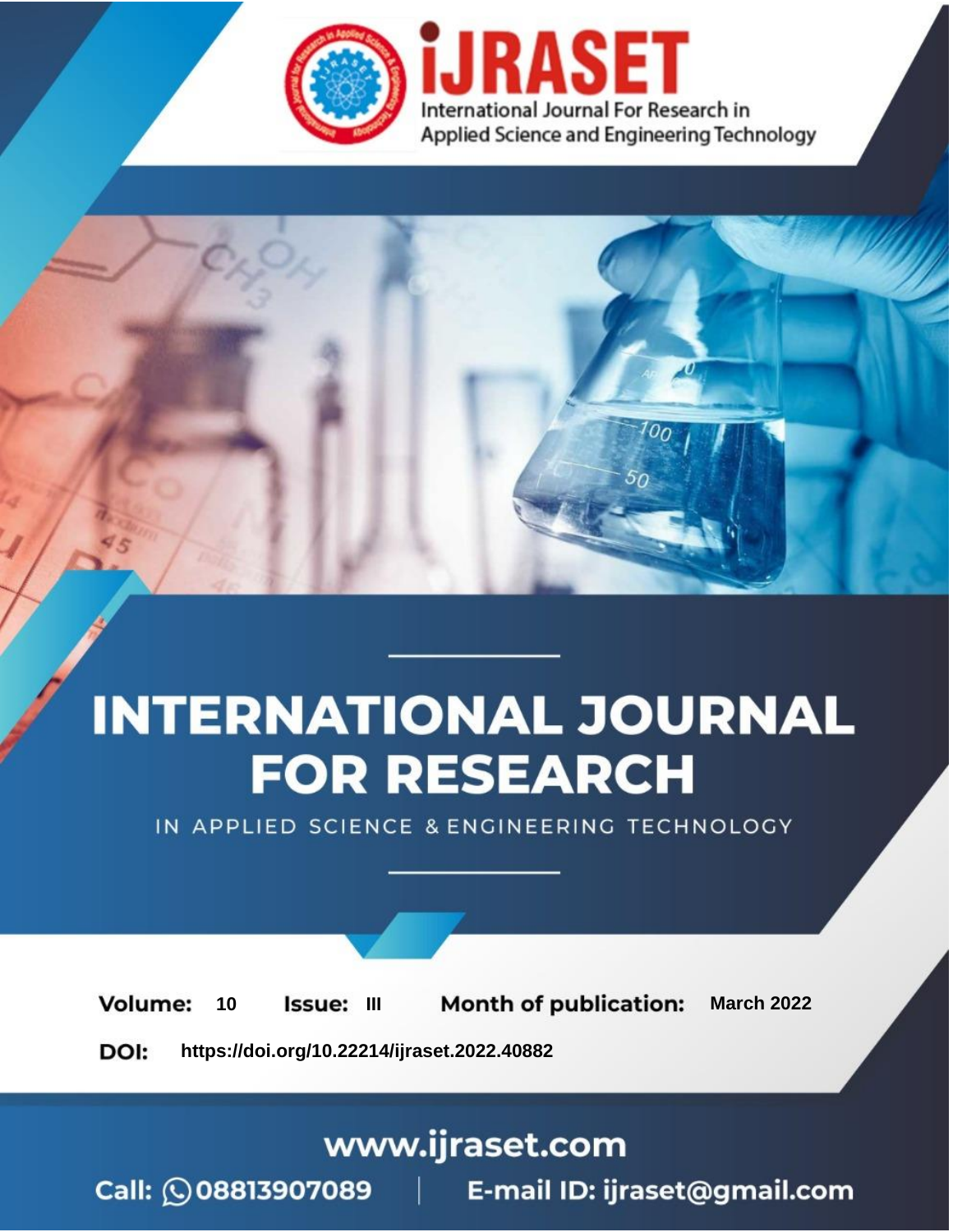

### **Review on Camera based Surveillance Systems**

Mrs. Naziya Farhat<sup>1</sup>, Mohammad Nasiruddin<sup>2</sup>

*<sup>1</sup>M.Tech Student, <sup>2</sup>Associate Professor, Department of Electronics and Communication, Anjuman College of Engineering and Technology, Sadar ,Nagpur*

*Abstract: Surveillance systems that use cameras to monitor the environment are known as automated surveillance systems. Motion detection, crowd behavior, individual behavior, and interactions between persons, crowds, and their surrounding environment are all used to analyses the observed scenario. These automated systems perform a wide range of functions, including detection, interpretation, comprehension, recording, and the generation of alarms based on the analysis. By manipulating various elements of these systems, researchers have been able to improve monitoring performance while minimizing possible human failings. This study provides a thorough examination of such video surveillance systems and the components that go with them. The architectures that were employed are described, along with the most important analyses in these systems. Existing surveillance systems were compared in terms of to provide a wider picture and a more holistic understanding of the system.*

#### **I. INTRODUCTION**

Security pertains to people's conceptions of environmental protection, and it signifies "without fear of danger." This study provides a literature review on the subject of security, with a focus on autonomous surveillance, compiling technical innovations in surveillance systems, applications, and central components into a single document. During our study, we discovered that deep learning is being used for surveillance, opening up new research possibilities in an area that has seen little development in the last 10 years, and we also discovered that new enormous datasets are being created to answer security challenges. The domain of surveillance and intrusion prevention has always been busy. Security measures have always been crucial for mankind's protection and survival since prehistoric times. Man has always been inventing ways to more effectively detect risk situations, using equipment such as audible systems, such as bells; visual elements, such as movement ropes, torches, or human signals; and, most recently, vision equipment, which allows it to detect intrusion of wildlife or strange people. Security is a major worry in today's business world. Surveillance cameras are used by organisations to solve this problem. The use of them is limited because an operator is required to monitor the camera feed and make appropriate decisions. Camera-based surveillance has expanded beyond security to include tracking, environmental and threat assessments, and many more applications. It is possible to automate the procedure by utilising the capabilities of contemporary computing and electronics.

With the advent of machine learning, deep learning, and computer vision techniques, this approach has become more efficient and practical for broad application. So, rather than relying on humans for monitoring and insight generation, we may delegate the duty to the processor and machine learning system, which will be more efficient and error-free.

There is currently a belief that the so-called fourth industrial revolution [1], [2], [3], which promotes the integration of massive amounts of data with existing equipment, as well as its analysis through the use of artificial intelligence technologies, will improve the industry in ways that have never been seen before. It also involves the security component [4], in which intelligent surveillance applications are being implemented at a faster rate [5], through applications aimed not only at the industrial but also at the civil domain. Some applications under development or already in use are targeted at determining where industrial personnel are located or monitoring restricted locations, for example.

#### **II. LITERATURE REVIEW**

Various studies explain modern elements of surveillance, for example, [6], [7], which outline several important properties of surveillance systems that can be used to evaluate current systems. A set of common qualities for a surveillance system, as well as some of its uses, are listed below.

Geriatric care and home hospitalisation are examples of home health care/home monitoring [8], [9]. These methods could include the use of monitoring systems to detect any anomalous behaviour in patients, as well as a more precise follow-up for those with conditions that require greater attention, such as Alzheimer's disease. It would save money on things like having a permanent nurse at home [10], and a camera could learn things like falls, acute anxiety, vomiting, and even identify major injuries.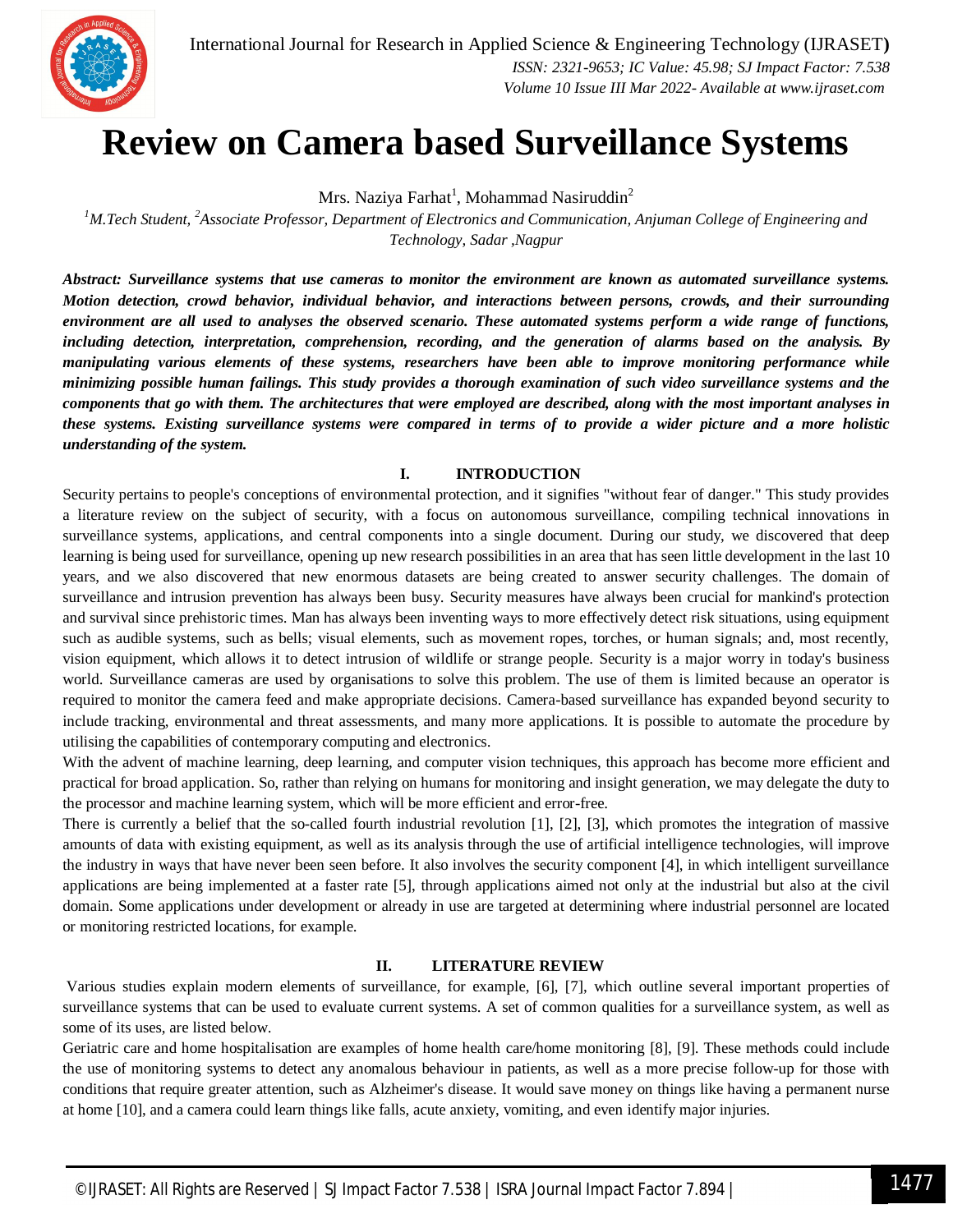International Journal for Research in Applied Science & Engineering Technology (IJRASET**)**

 *ISSN: 2321-9653; IC Value: 45.98; SJ Impact Factor: 7.538 Volume 10 Issue III Mar 2022- Available at www.ijraset.com*

Intrusion detection: Detecting a person trespass-ing the property constraints would avail to take appropri-orally consumed actions such as calling the 911 emergency sys-tem, locking doors, or activating an audible alarm  $[10]-[11]$ .

Animal Intrusion: Detect when a predator is on an urban property or rural, and determine if that specific animal needs a call to the police. The systems could have a list of local animals that re-quire to be reported to police departments, especially if they are predators, and this can avail the authorities to act afore any assailment occurs, incrementing the chances that the animal will survive, minimizing the human impact, and preserving people from an at-tack [1].·

Home assault: Detecting a person or group of people with the intention of assaulting a denizen of a house [8]-[9] and can avail the ascendant entities to have more precise alarms, sending information on how many people there are if they are armed and their truculent deportment.· Restrict access: An astute surveillance system that can control access to specific areas without the desideratum to carry any contrivance and it could even trigger an alarm if a specific person is detected outside its sanctioned limits [8], [9].

Furthermore, according to the literature review, it is possible to obtain a general organization of perspicacious surveillance systems into three general groups according to the type of algorithm used: · Systems predicated on classic algorithms, which are predicated on a well-kenned and specific formula, such as obnubilated Markov chain algorithms, Gaussian mixing;· Systems predicated on machine learning algorithms, such as those predicated on support vector machines and deep learning, and · Mix of the two types or mixed. Because of the ascension of systems predicated on machine learning and to circumscribe the number of works reviewed, in this study we will fixate on those of the second group: systems predicated on machine learning algorithms.

Zhao et al. [3], on the other hand, propose a module to estimate the surveillance system's gaze direction. The module's unique feature is that it can be taught using synthetic images and a generative artificial neural network (GAN) (Generative adversarial network).

Dautov et al. [4] combine technology from the Internet of Things, the cloud, Edge Computing, and Big Data in an intelligent surveillance system, with a focus on data analysis generated by the system's sensors.

Shahad et al. [6] present an intelligent surveillance system that employs Complex Event Processing technology and is utilised to detect intrusions through data correlation. Furthermore, the engine employs four classifiers to forecast the occurrence of events based on the recognition of patterns in data sequences obtained from door sensors and security cameras. In Al-Nawashi et al. [7], an autonomous surveillance system for academic environments is proposed, which is based on video and capable of monitoring a scene in real time and detecting irregularities. Pre-processing, detection of abnormal human behaviour, and content-based image retrieval phase are the three modules of this system, which uses a support vector machine type classifier.

The following primary characteristics were identified within the algorithms evaluated within this group: people-oriented detection, identification of hidden objects, pose estimation, behaviour classification/action recognition, and facial recognition and identification. These issues are discussed in the sections below.

Metrics for algorithms based on machine learning In this section, we look at how to measure the performance of several algorithms for people-oriented hidden object detection and identification, pose estimation, behaviour classification, and facial recognition and identification. In general, surveillance systems based on machine learning algorithms evaluate their performance based on the algorithms' capacity, therefore metrics that quantify their precision to categories, detect, and respond to the events to which you want the system to respond are employed in the evaluation.

#### *A. Methods of Employing Camera Video and Image Acquisition*

The three real-time implementation techniques proposed for configuring, interfacing, and networking the IP camera are:

- *1)* Using the WANSCAM or XXCAM vendor software to access the IP-based camera,
- *2)* Using the Firefox® web browser to access the IP-based camera, and 3) using MATLAB with SIMULINK on an internet system to access the IP camera.

The user of an IoT-based security system can monitor activity from a remote place and collect images based on his preferences. When an incursion is detected, the Android app allows the user to receive notifications and examine the image from a remote location. PIR motion detectors are used to detect movement. In order to avoid frequent interruptions, the system functions in both Auto and Manual mode. Notifications are provided to the user only when Auto mode is enabled.

The ability to operate the Raspberry Pi from a window has been established, which means that the user can alter the position of the camera from an Android phone window and record a fresh image.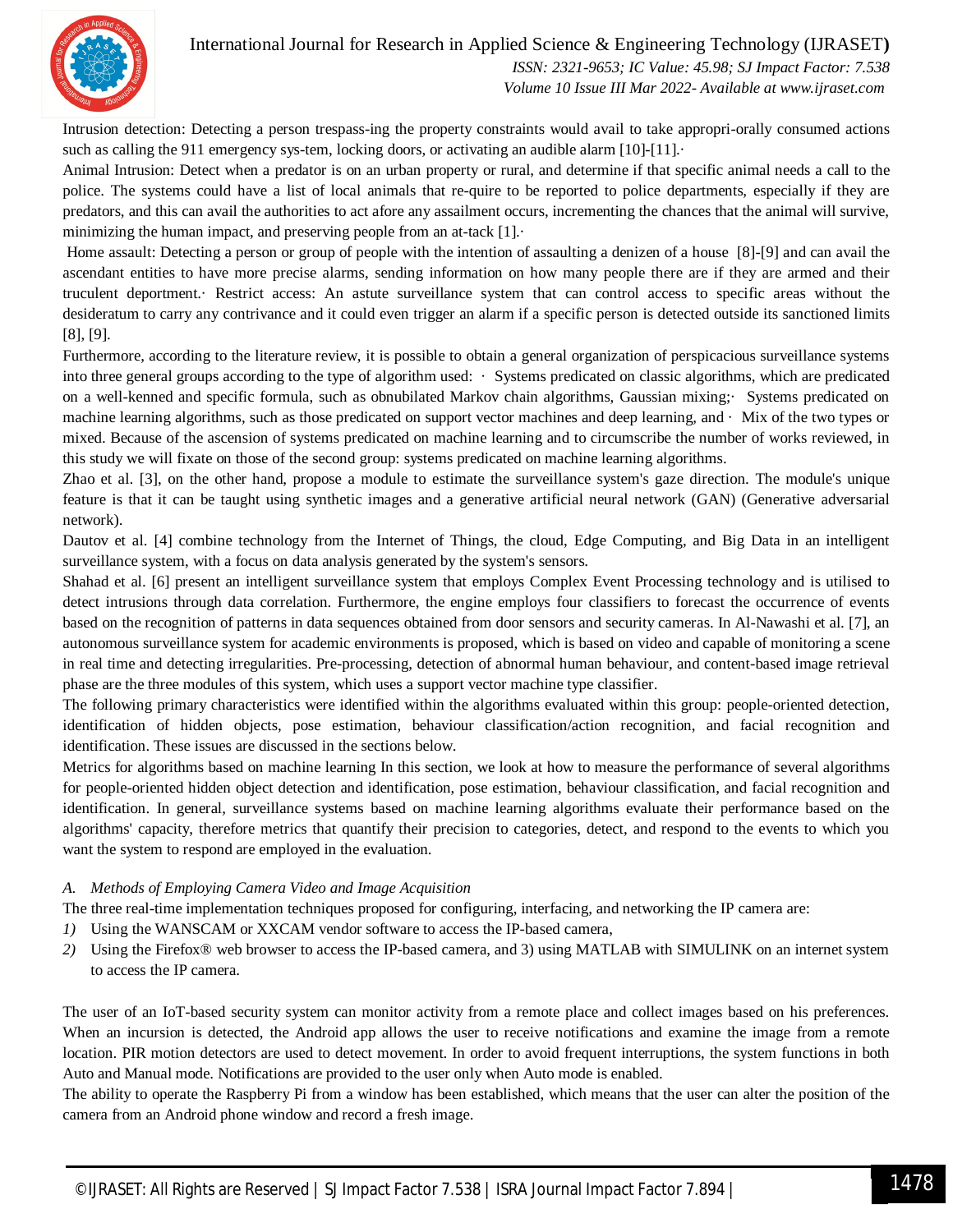

#### International Journal for Research in Applied Science & Engineering Technology (IJRASET**)**  *ISSN: 2321-9653; IC Value: 45.98; SJ Impact Factor: 7.538*

 *Volume 10 Issue III Mar 2022- Available at www.ijraset.com*

#### *B. Techniques for Analyzing*

Image categorization frequently necessitates feature extraction; there are a variety of feature extraction approaches that work well for various visual recognitions. Histograms and the patterns method are two examples of methodologies that need domain expertise to identify features and manual coding depending on the domain and data format.

While deep learning eliminates all of the drawbacks of earlier techniques, it does necessitate the development of a feature extractor. The most effective and efficient technique to identify photos is to utilise a convolutional neural network (CNN). CNNs can be trained on a large-scale database and then their learnings can be refined and applied to different tasks with less training material.

Depending on the quantity of training data available, training a CNN can take several days or weeks. There are pre-trained models that are publicly available and that have been trained by research teams.

A CNN's architecture is entirely dependent on the domain area, and it can be designed by a domain specialist. Although a CNN can have numerous hidden layers, the complexity of the CNN grows as the number of hidden levels increases.

We may use Haar Cascade to recognise items in a crowded background in a variety of settings, including lighting, position, object size, and position.

#### **III. CONCLUSION**

We covered data collection, storage, and analysis techniques for CCTV camera surveillance in this research. We discovered that the haar cascade was beneficial for feature extraction and tuning systems that worked in tandem with deep learning models. Images could be merged and camera location limitations were removed using the Image Mosaicing technology. Thus, among the numerous techniques of collecting camera input, we found the IP based camera technology on a distributed network to be useful, and the CNN model to be helpful for detailed analysis.

#### **REFERENCES**

- [1] Michael F.Adaramola ,Michael.A.K.Adelabu "Implementation of Closed-circuit Television (CCTV) Using Wireless Internet Protocol (IP) Camera" 1.School of Engineering, Lagos State Polytechnic, Ikorodu, P.M.B. 21,606, Ikeja. Lagos. Nigeria
- [2] Tan Zhang, Aakanksha Chowdhery, Paramvir Bahl, Kyle Jamieson, Suman Banerjee "The Design and Implementation of a Wireless Video Surveillance System" University of Wisconsin-Madison, Microsoft Research Redmond, University College London
- [3] C M Srilakshmi1, Dr M C Padma2 "IOT BASED SMART SURVEILLANCE SYSTEM" International Research Journal of Engineering and Technology (IRJET) Volume: 04 Issue: 05 | May -2017
- [4] Mrs. Prajakta Jadhav1, Mrs. Shweta Suryawanshi2, Mr. Devendra Jadhav3 "Automated Video Surveillance eISSN: 2395 -0056 | p-ISSN: 2395-0072" International Research Journal of Engineering and Technology (IRJET) Volume: 04 Issue: 05 | May -2017
- [5] Pawan Kumar Mishra "A study on video surveillance system for object detection and tracking" Nalina.P, Muthukannan . K
- [6] Jian Liang "Camera-Based Document Image Mosaicing" 18th International Conference on Pattern Recognition (ICPR'06)
- [7] Akanksha Rastogi, Abhishesh Pal, Beom Sahng Ryuh "Real-Time Teat Detection using Haar Cascade Classifier in Smart Automatic Milking System" 2017 7th IEEE International Conference on Control System, Computing and Engineering, 24–26 November 2017, Penang, Malaysia
- [8] Paul Viola, Michael Jones "Rapid Object Detection using a Boosted Cascade of Simple Features" 2001 IEEE
- [9] Rahul Chauhan, Kamal Kumar Ghanshala, R.C Joshi "Convolutional Neural Network (CNN) for Image Detection and Recognition" 2018 IEEE
- [10] Le Kang, Jayant Kumar, Peng Ye, Yi Li, David Doermann "Convolutional Neural Networks for Document Image Classification" 2014 IEEE
- [11] Nadia Jmour, Sehla Zayen, Afef Abdelkrim "Convolutional Neural Networks for image classification" 2018 IEEE